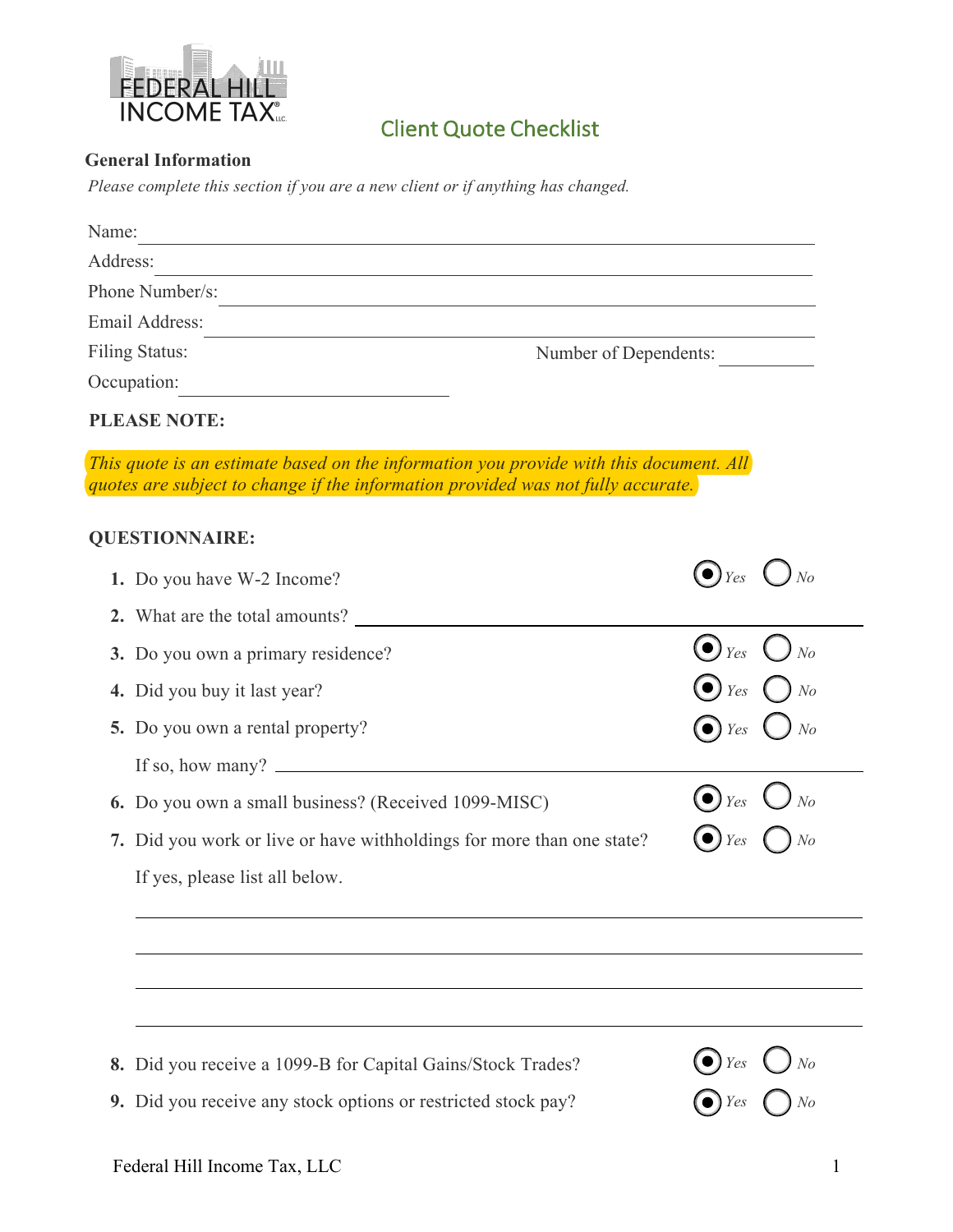## **Forms You Will Need**

*These forms are a guide and may or may not pertain to you. Check off all forms that you will include in your tax return.* 

| your tax return.                             |                                   |             | Details/List     | Yes | How<br>Many? |
|----------------------------------------------|-----------------------------------|-------------|------------------|-----|--------------|
| Income                                       |                                   |             | $W-2(s)$         |     |              |
| <b>Business Income</b>                       |                                   | $1099-Misc$ |                  |     |              |
| Mortgage Interest                            |                                   | 1098(s)     |                  |     |              |
| Interest Income                              |                                   | 1099-INT    |                  |     |              |
| Dividend Income                              |                                   |             | 1099 DIV         |     |              |
| Pensions, Annuities                          |                                   |             | 1099-R           |     |              |
| <b>IRA</b> Distributions                     |                                   |             | 1099(s)          |     |              |
| Rollovers Rents/Royalties                    |                                   |             | Schedule E       |     |              |
| Partnerships                                 |                                   |             | $K-1(s)$         |     |              |
| S Corporation                                |                                   |             | $K-1(s)$         |     |              |
| <b>Estates and Trusts</b>                    |                                   |             | $K-1(s)$         |     |              |
| <b>Unemployment Compensation</b>             |                                   |             | $1099 \text{ G}$ |     |              |
| Social Security Benefits Received            |                                   |             |                  |     |              |
| State/Local Tax Refund(s) Received           |                                   |             |                  |     |              |
| Other Income (Lottery or Casino winnings)    |                                   |             |                  |     |              |
| How many states did you reside in last year? | Please list.                      |             |                  |     |              |
| How many states did you work in last year?   | Please list.                      |             |                  |     |              |
| Moving Expenses                              | Select states<br>only             |             |                  |     |              |
| <i>*Healthcare Forms</i>                     | Imperative that this is included. | 1095-A      |                  |     |              |
|                                              |                                   | 1095-B      |                  |     |              |
|                                              |                                   | 1095-C      |                  |     |              |